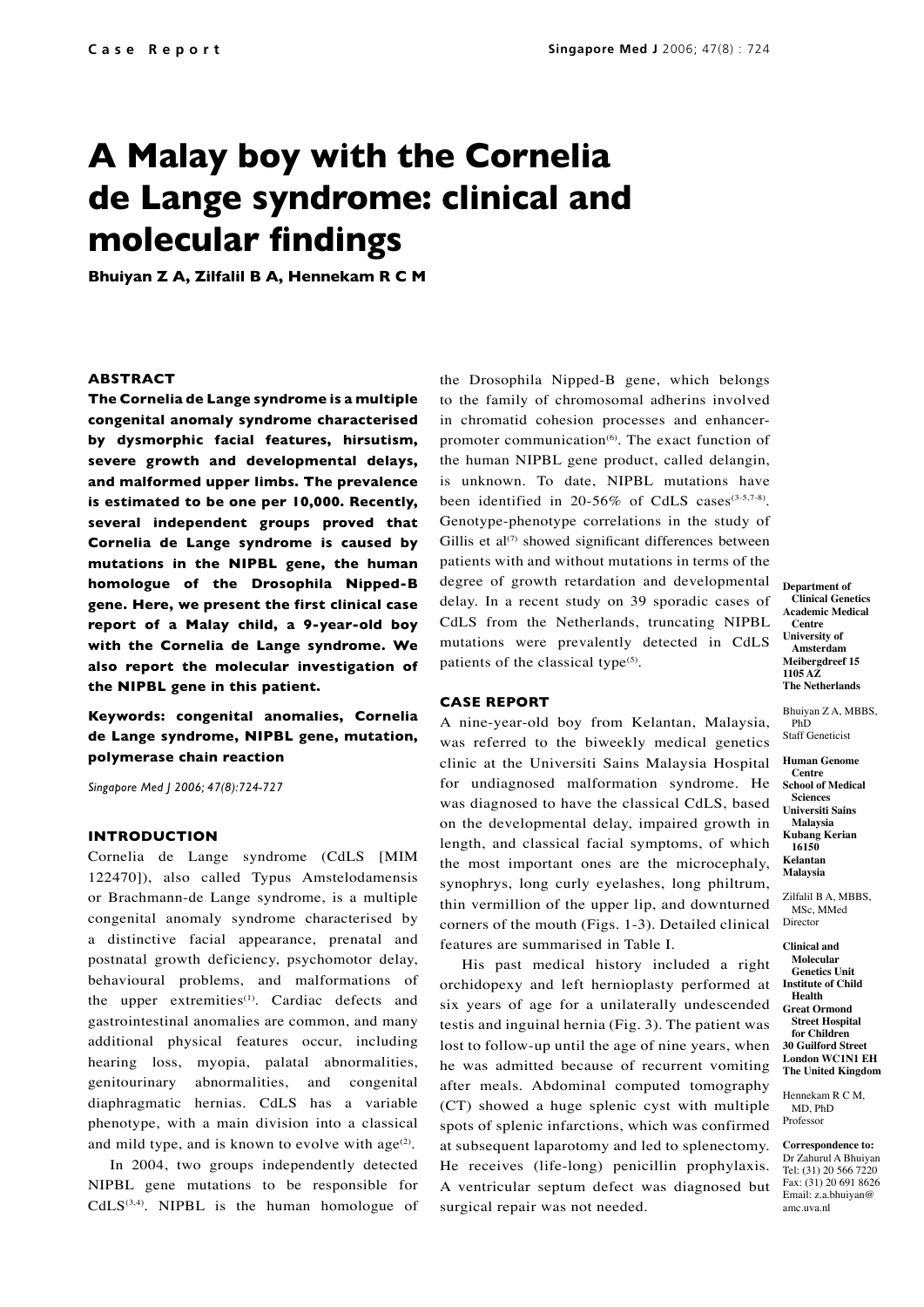

**Fig. 1** Photograph shows the characteristic facial features of the Cornelia de Lange syndrome, including arched eyebrows with synophrys, long eyelashes, ptosis, depressed nasal bridge, long philtrum with thin upper vermillion border and micrognathia. Hirsutism is also seen. [Published with written consent from the patient's legal guardian.]



**Fig. 3** Photograph shows the small genitalia observed in this patient. Right orchidopexy and left hernioplasty had been performed.



Fig. 2 Photograph shows the variability of upper limb abnormalities, distal reduction defect with missing and fused digits in the same child.

manufacturer's instructions (Gentra Systems, Minneapolis, MN, USA). The entire NIPBLcoding region (exons 2-47) was screened for mutations. Primer sequences and polymerase chain reaction (PCR) conditions were the same as that mentioned by Bhuiyan et al<sup>(5)</sup>. Mutational analysis of the amplimers was performed by denaturing highperformance liquid chromatography (DHPLC) (transgenomic wave).

PCR products with altered DHPLC peak were purified using QIAquick PCR Purification Kit (Qiagen, Hilden, Germany) and were sequenced bidirectionally on an ABI 377 sequencer. NIPBL sequence from the NCBI (NM\_015384) was used as reference sequence. We identified a novel insertion mutation (Fig. 4) in exon 6 of the NIPBL: an insertion of nucleotide "T" at cDNA position 513. This created a premature stop codon and thus, the NIPBL protein was truncated prematurely at peptide position 171. Parental samples were unavailable for investigations.

## **DISCUSSION**

The clinical phenotype of our patient is concordant with the more expressed phenotype (classical facial; expressed prenatal and postnatal growth retardation; expressed microcephaly;

Molecular investigation was performed with the genomic DNA isolated from peripheral blood lymphocytes of the patient according to the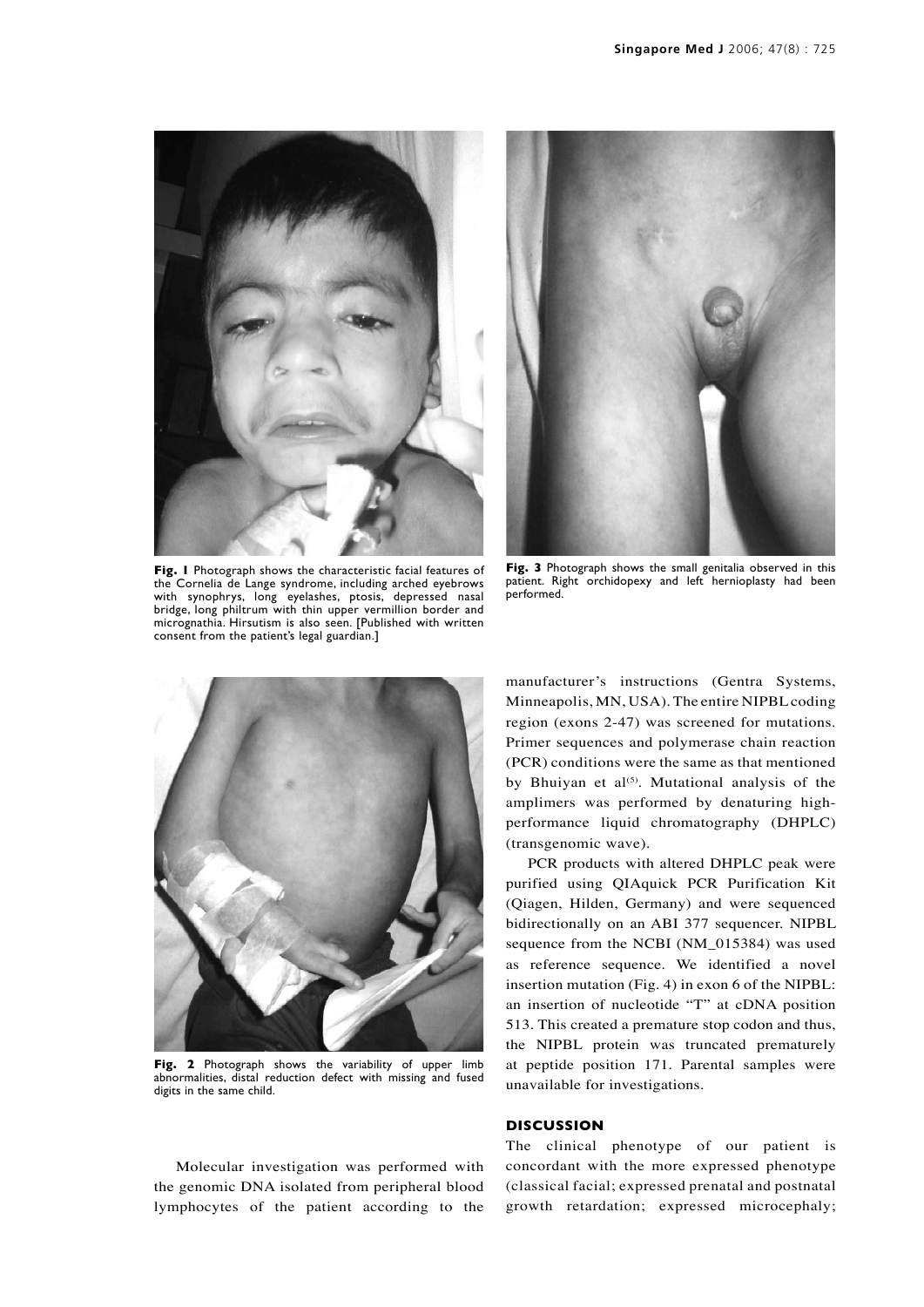

**Fig. 4** Screening of the NIPBL gene shows an insertion of nucleotide "T" at cDNA position 513 (NCBI ref: NM\_015384) which causes premature termination of the NIPBL mRNA leading to a non-functional NIPBL protein. Left panel shows the nucleotide sequence from a control (wild type). Upper right corners of both sequences (wild type and from the patient) show DHPLC wave patterns for PCR amplified NIPBL exon 6.

| Table I. Summary of clinical features of our patient. |  |  |  |  |  |  |
|-------------------------------------------------------|--|--|--|--|--|--|
|-------------------------------------------------------|--|--|--|--|--|--|

| Gestation                                   | 38 weeks          | Small hands           | $+$                         |
|---------------------------------------------|-------------------|-----------------------|-----------------------------|
| Weight at birth                             | $2.2$ kg          | Limb reduction        | $\ddot{}$                   |
| Prenatal growth retardation <sup>(9)</sup>  | $\ddot{}$         |                       | (absence of two fingers)    |
| Postnatal growth retardation <sup>(9)</sup> | $+$               | Single palmar crease  | $+$                         |
| Microcephaly                                | $\ddot{}$         | Hallux valgus         |                             |
| Cognitive functioning                       | severely impaired | Cutis marmorata       | $+$                         |
| <b>Hirsutism</b>                            | $+$               | Short neck            | $\ddot{}$                   |
| Low posterior hairline                      | $\ddot{}$         | Hypoplastic nipples   | $+$                         |
| Synophrys                                   | $\ddot{}$         | Small umbilicus       | $\ddot{}$                   |
| Long, curly eyelashes                       | $\ddot{}$         | Cardiac defect        | $\ddot{}$                   |
| Depressed nasal bridge                      | $\ddot{}$         |                       | (ventricular septal defect) |
| Long philtrum                               | $+$               | Small genitalia       | $+$                         |
| Downturned angles of mouth                  | $\ddot{}$         | Hypospadias           | $+$                         |
| Thin upper vermillion border                | $\ddot{}$         | Cryptorchidism        | $+$                         |
| Widely-spaced teeth                         | $\ddot{}$         | Inguinal hernia       | $+$                         |
| Highly-arched palate                        | $\ddot{}$         | GI reflux             | $+$                         |
| Micrognathia                                | $\ddot{}$         | Splenic cyst          | $+$                         |
| Low-set ears                                | $+$               | Neurosensory deafness | $\ddot{}$                   |
| Small ears                                  |                   |                       |                             |

severely impaired cognitive functioning) predominantly found in patients with truncating mutations. Though parental samples could not be investigated in this study, it seems likely that the mutation has arisen de novo in the patient. As with most mutations arising in the patient, both parents had normal growth and development, with no major clinical features fitting CdLS, and family history was also negative for CdLS.

Germline mosaicism, e.g. the presence of a